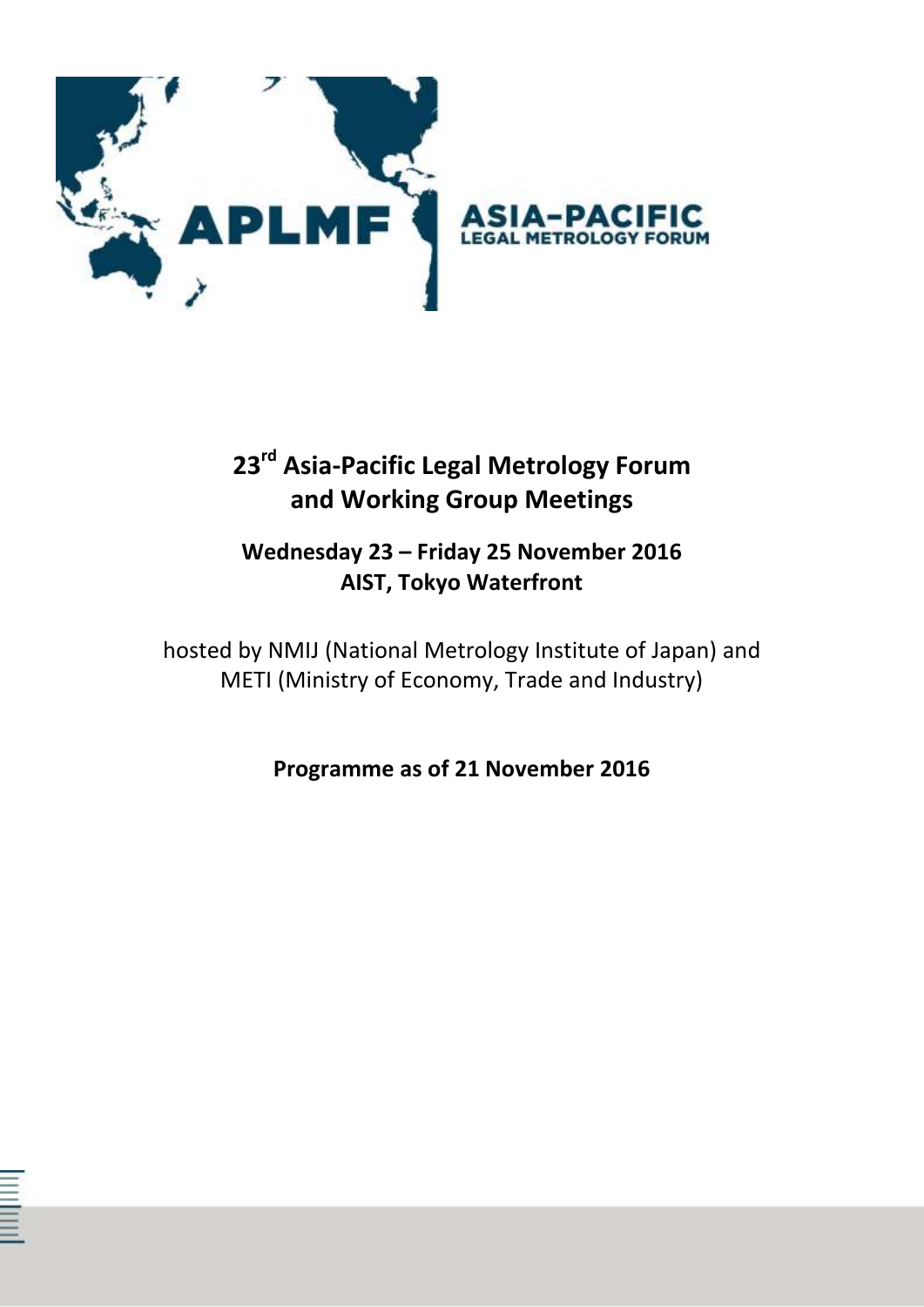

#### **Workshop and Working Group Reports**

| Date:      | Wednesday 23 November 2016 (Please note this is a Japanese Public Holiday. Access to Bio-IT<br>Research Building is restricted. Ask host staff for entry/exit of the venue.)           |
|------------|----------------------------------------------------------------------------------------------------------------------------------------------------------------------------------------|
| Time:      | $08:00 - 20:00$                                                                                                                                                                        |
| Venue:     | Meeting Room 1<br>11 <sup>th</sup> floor, Bio-IT Research Building of AIST, Tokyo Waterfront                                                                                           |
| Attending: | Representatives of APLMF Secretariat, Executive Committee, Full Member Economies,<br>Corresponding Member Economies, Observers, International and Regional Metrology<br>organisations. |

| <b>Time</b>        | <b>Venue</b>                                                                               | <b>Description</b>                                                                                                                     | <b>Facilitator/Speaker</b>                                            |
|--------------------|--------------------------------------------------------------------------------------------|----------------------------------------------------------------------------------------------------------------------------------------|-----------------------------------------------------------------------|
| $08:00 -$<br>09:00 | Lobby on $1st$ floor,<br><b>Bio-IT Research</b><br>Building of AIST,<br>Tokyo Waterfront   | Registration                                                                                                                           | Secretariat & Hosts                                                   |
| $09:00 -$<br>09:20 | Meeting Room 1<br>on 11 <sup>th</sup> floor, Bio-<br><b>IT Research</b><br><b>Building</b> | Welcome<br><b>Round Table Introductions</b><br>Housekeeping                                                                            | Mr Stephen O'BRIEN<br><b>APLMF President</b>                          |
| $09:20 -$          | Meeting Room 1                                                                             | <b>Working Groups - New Guidelines and</b>                                                                                             | Mr Stephen O'BRIEN                                                    |
| 10:30              |                                                                                            | <b>Operational Processes</b>                                                                                                           | <b>APLMF President</b>                                                |
|                    |                                                                                            | Presentation, Discussion and feedback                                                                                                  |                                                                       |
| $10:30-$           | Lobby on 11 <sup>th</sup> floor                                                            | <b>Morning Tea</b>                                                                                                                     |                                                                       |
| 11:00              |                                                                                            |                                                                                                                                        |                                                                       |
| 11:00-<br>11:45    | Meeting Room 1                                                                             | <b>MEDEA Update</b><br>Raising Awareness of Legal Metrology<br>$\bullet$<br>(MEDEA APMP-APLMF Joint Project 2)<br>APLMF Guide 1 launch | Mr Uwe MIESNER<br>PTB<br>Mr Stephen O'BRIEN<br><b>APLMF President</b> |
| $11:45-$<br>12:30  | Meeting Room 1                                                                             | <b>Training Coordination Report</b><br>2015 Test Procedure Survey Results<br><b>Online Training proposal</b>                           | <b>Mrs Marian HAIRE</b>                                               |
| $12:30-$           | Lobby on 11 <sup>th</sup> floor                                                            | Lunch                                                                                                                                  |                                                                       |

23<sup>rd</sup> Asia-Pacific Legal Metrology Forum and Working Group Meetings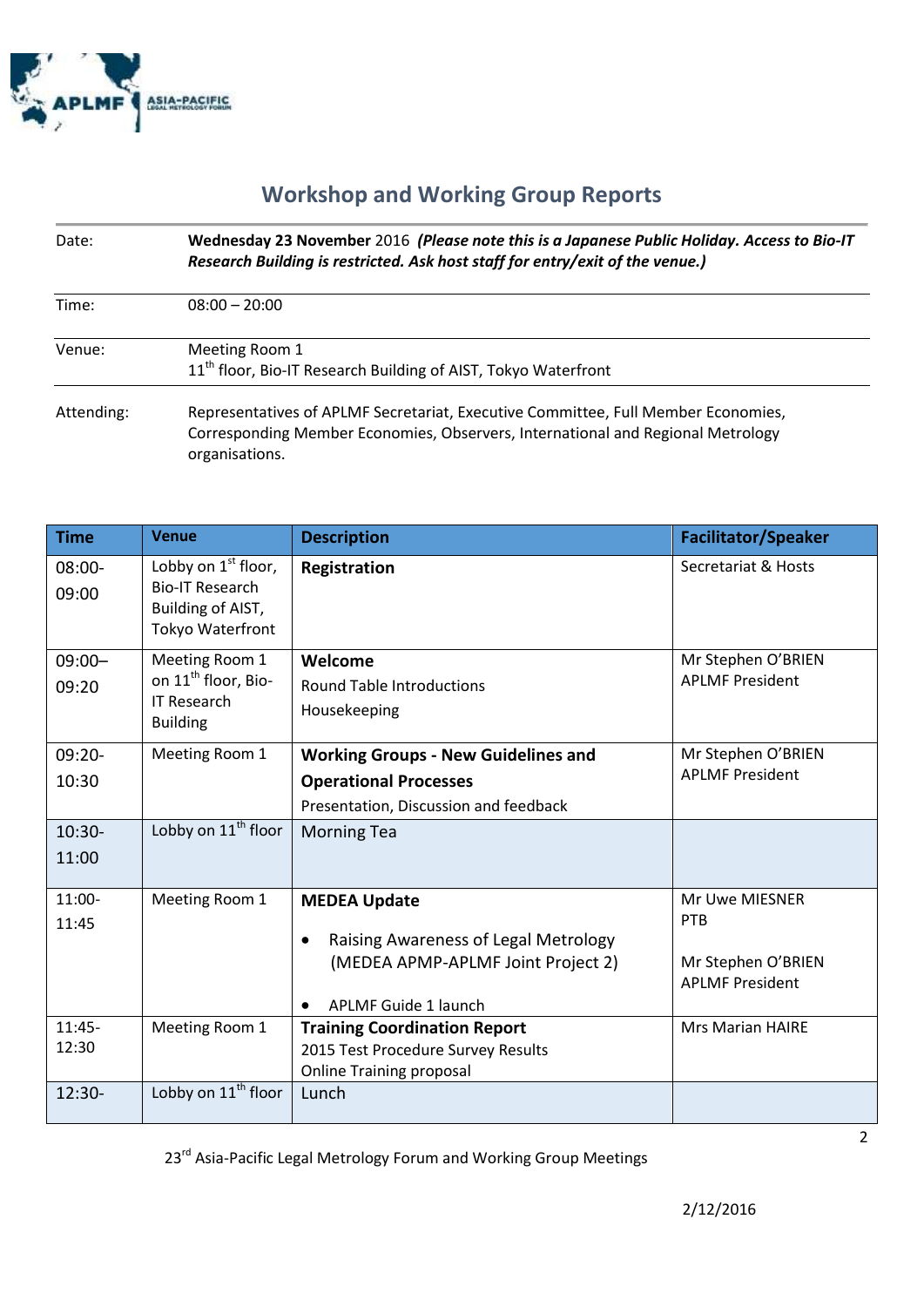| 13:30              |                                                           |                                                                                     |                                  |
|--------------------|-----------------------------------------------------------|-------------------------------------------------------------------------------------|----------------------------------|
| $13:30-$           | Meeting Room 1                                            | <b>Working Group Reports cont</b>                                                   |                                  |
| 15:00              |                                                           | Goods Packed by Measure                                                             | Mr Kevin GUDMUNDSSON             |
|                    |                                                           | <b>Medical Measurement</b>                                                          | Ms Shiu-Chyin CHUANG             |
|                    |                                                           | <b>Metrological Control Systems</b>                                                 | Mr GUO Su                        |
|                    |                                                           | <b>Mutual Recognition Arrangements</b>                                              | Mr Ralph RICHTER<br>representing |
|                    |                                                           |                                                                                     | Dr Charles EHRLICH               |
|                    |                                                           | Quality Measurement of Agricultural Products                                        | Dr Tsuyoshi MATSUMOTO            |
|                    |                                                           | <b>Utility Meters</b>                                                               | Mr Alan JOHNSTON                 |
| $15:00 -$<br>15:30 | Lobby on 11 <sup>th</sup> floor                           | Afternoon Tea                                                                       |                                  |
| $15:30 -$<br>17:00 | Meeting Room 1                                            | <b>Working Group Reports continued</b>                                              |                                  |
| $18:00 -$          | Observatory on                                            | <b>Welcome Dinner</b>                                                               | Walkable from meeting            |
| 20:00              | 21st floor of<br><b>Telecom Center</b><br><b>Building</b> | Hosted by Japanese Economy<br>http://www.gotokyo.org/en/kanko/koto/spot/s_1076.html | venue                            |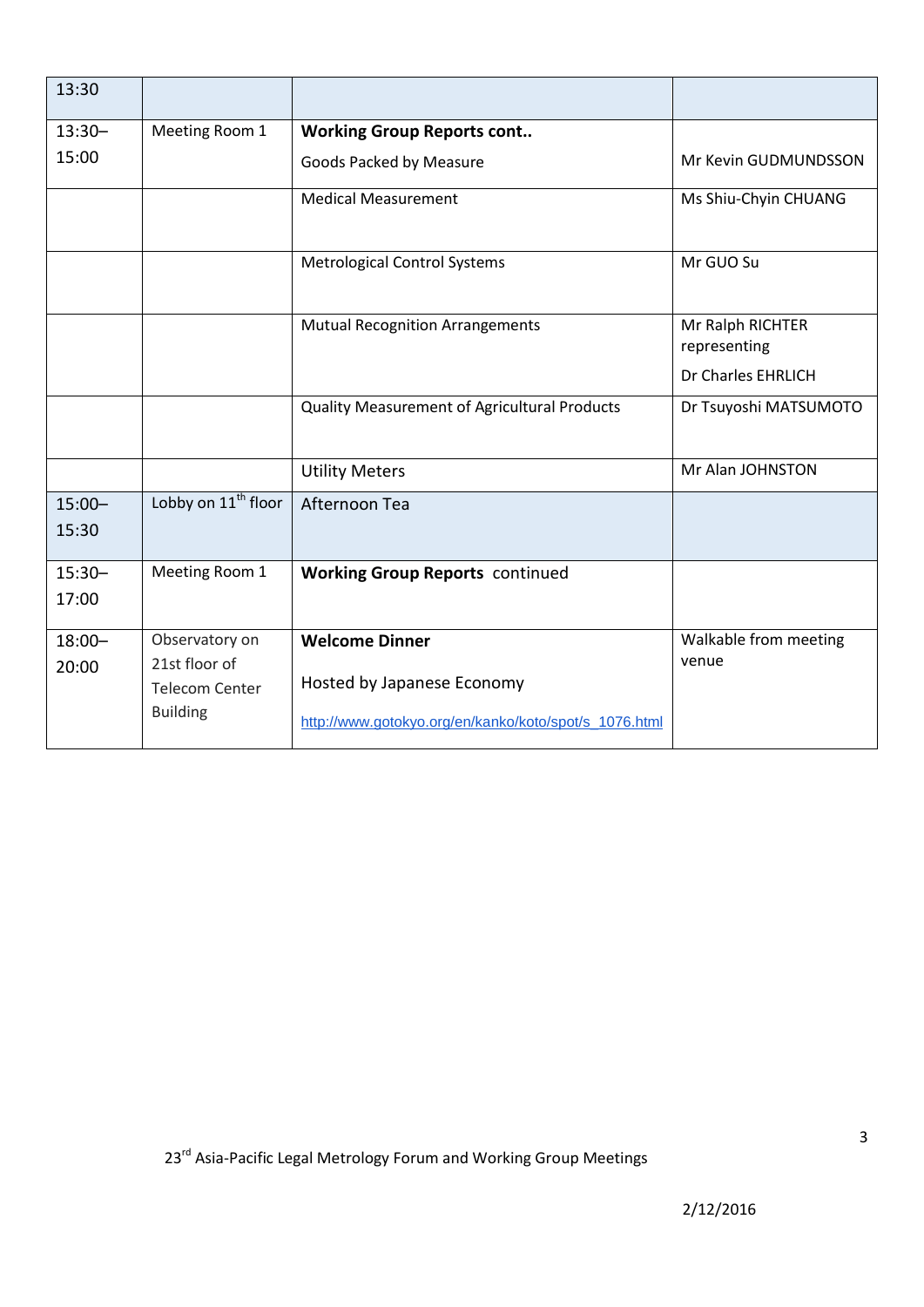# **23rd Asia-Pacific Legal Metrology Forum Meeting**

| Date:                                                                                                                                                                                                | Thursday 24 November 2016                                                                    |  |  |
|------------------------------------------------------------------------------------------------------------------------------------------------------------------------------------------------------|----------------------------------------------------------------------------------------------|--|--|
| Time:                                                                                                                                                                                                | $08:30 - 21:45$                                                                              |  |  |
| Venue:                                                                                                                                                                                               | Meeting Room 1<br>11 <sup>th</sup> floor, Bio-IT Research Building of AIST, Tokyo Waterfront |  |  |
| Representatives of APLMF Secretariat, Executive Committee, Full Member Economies,<br>Attending:<br>Corresponding Member Economies, Observers, International and Regional Metrology<br>organisations. |                                                                                              |  |  |

| <b>Time</b>                | Venue                                                                                  | <b>Description</b>                                                                                                                                                                                                           | Facilitator/Presenter                                                                                                                                                                                                       |
|----------------------------|----------------------------------------------------------------------------------------|------------------------------------------------------------------------------------------------------------------------------------------------------------------------------------------------------------------------------|-----------------------------------------------------------------------------------------------------------------------------------------------------------------------------------------------------------------------------|
| 08:30-09:00                | Lobby on 1st floor,<br><b>Bio-IT Research</b><br>Building of AIST,<br>Tokyo Waterfront | Registration                                                                                                                                                                                                                 | Secretariat & Hosts                                                                                                                                                                                                         |
| 09:00-09:25                | Meeting Room 1 on<br>11 <sup>th</sup> floor, Bio-IT<br><b>Research Building</b>        | Welcome Address by APLMF<br>President<br><b>Welcome Addresses by Host</b><br>Economy                                                                                                                                         | Mr Stephen O'BRIEN<br>Mr Shin HOSAKA, Deputy<br>Director-General, Industrial<br><b>Science and Technology</b><br>Policy and Environment<br>Bureau, METI<br>Dr Yukinobu MIKI,<br>Director, NMIJ<br>(Honorary Forum Co-Chair) |
| 09:25-09:40                | Lobby on $11^{th}$ floor,<br><b>Bio-IT Research</b><br><b>Building</b>                 | <b>Official Group Photograph</b>                                                                                                                                                                                             | Hosts                                                                                                                                                                                                                       |
| 09:40-10:10                | Lobby on 11 <sup>th</sup> floor                                                        | <b>Morning Tea</b>                                                                                                                                                                                                           |                                                                                                                                                                                                                             |
| 10:10-10:45<br>10:45-11.20 | Meeting Room 1<br>Meeting Room 1                                                       | <b>APLMF Business</b><br>Confirmation 22 <sup>nd</sup> APLMF Minutes<br>$\overline{\phantom{a}}$<br>Report- President/Secretariat<br>$\blacksquare$<br>Presentation of Strategic Plan<br><b>Working Group - Action Plans</b> |                                                                                                                                                                                                                             |
|                            |                                                                                        | - $7 \times 5$ mins (1 slide)                                                                                                                                                                                                |                                                                                                                                                                                                                             |
| 11:20-12.30                | Meeting Room 1                                                                         | <b>Reports</b> $(3 \times 15)$ mins + questions)                                                                                                                                                                             |                                                                                                                                                                                                                             |

23<sup>rd</sup> Asia-Pacific Legal Metrology Forum and Working Group Meetings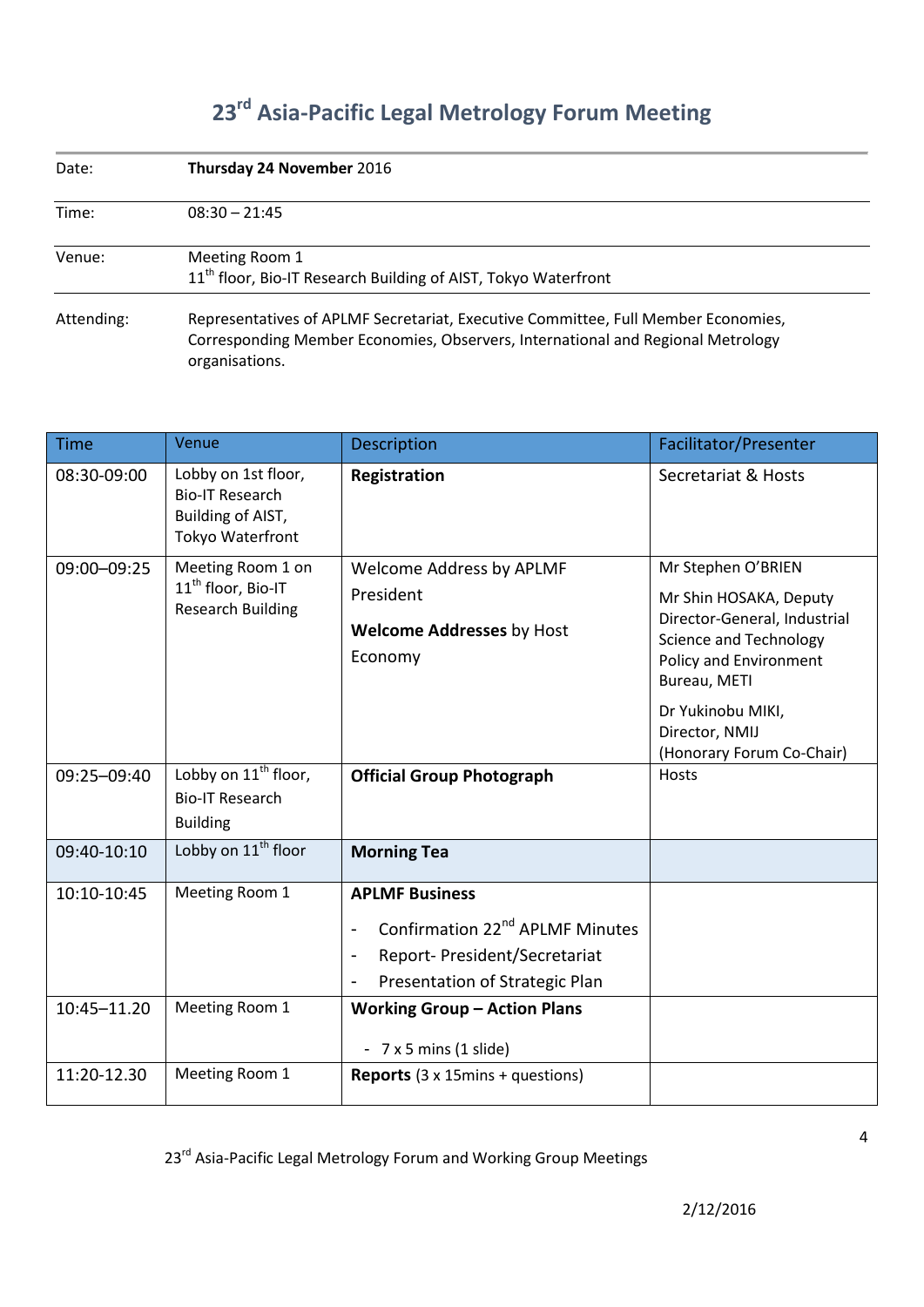| 12.30-13:30 | Lobby on 11 <sup>th</sup> floor | APMP<br><b>BIML</b><br>PTB - Overview of acivities<br>Lunch                                                                                                                                                                                                                                                                                                                                                                                          | Dr Toshiyuki TAKATSUJI<br>Mr Stephen PATORAY<br>Mr Uwe MIESNER                                                                               |
|-------------|---------------------------------|------------------------------------------------------------------------------------------------------------------------------------------------------------------------------------------------------------------------------------------------------------------------------------------------------------------------------------------------------------------------------------------------------------------------------------------------------|----------------------------------------------------------------------------------------------------------------------------------------------|
| 13:30-14.30 | Meeting Room 1                  | <b>Presentations from Host Economy</b><br>- Metrological Control System of Japan<br>by Ms. Yuka Okada, METI (15 min)<br>- Roles of the Inspection Institute of<br>Weights and Measures of Tokyo<br>Metropolitan Government-<br>Verification and Inspection of<br>Standards by Mr. Takeshi Negishi<br>and Mr. Ken Asou (20 min)<br>- New OIML Project on Hydrogen<br>Dispensers by Dr. Toshiyuki Takatsuji,<br>NMIJ (15 mins)<br>Discussion (10 mins) |                                                                                                                                              |
| 14:30-14:50 | Lobby on 11 <sup>th</sup> floor | Afternoon Tea                                                                                                                                                                                                                                                                                                                                                                                                                                        |                                                                                                                                              |
| 14:50-17:00 | Meeting Room 1                  | <b>Economy Reports</b><br>(up to 10 mins each)                                                                                                                                                                                                                                                                                                                                                                                                       |                                                                                                                                              |
| 18:00-21:45 | Bus to and from<br>dinner venue | Dinner hosted by APLMF<br>Shoutoen-Sakura<br>1-2-1 Ikegami, Ota-ku, Tokyo                                                                                                                                                                                                                                                                                                                                                                            | Buses leave dinner venue<br>20:30 and will drop off at:<br>Hotel Sunroute-Ariake,<br><b>Tokoyo Teleport Station</b><br>and Grand Nikko Daiba |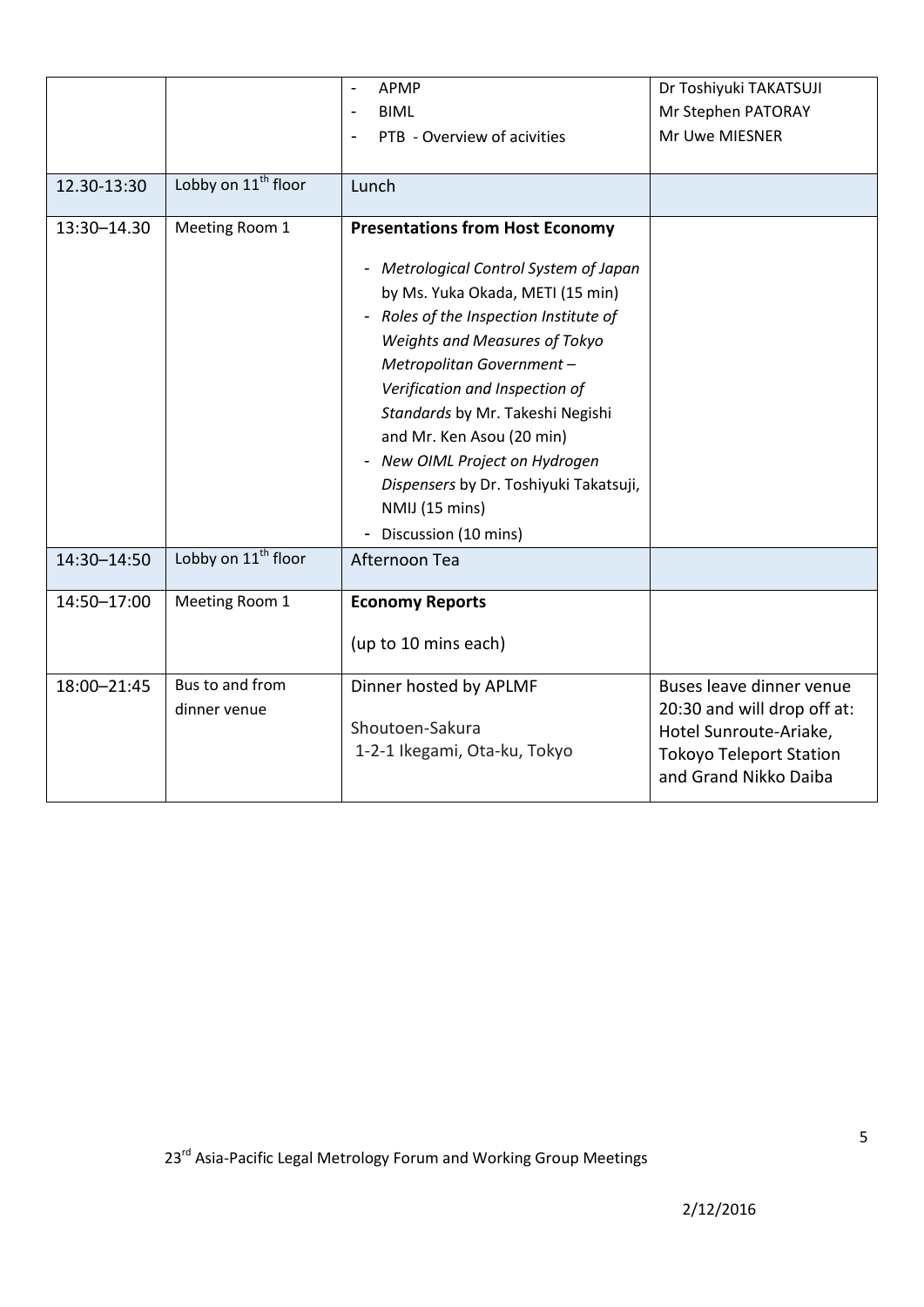## **23rd Asia-Pacific Legal Metrology Forum Meeting Full Member Only Session**

| Date:  | Friday 25 November 2016                                                                      |
|--------|----------------------------------------------------------------------------------------------|
| Time:  | $09:00 - 10:30$                                                                              |
| Venue: | Meeting Room 1<br>11 <sup>th</sup> floor, Bio-IT Research Building of AIST, Tokyo Waterfront |

#### Attending: **Full Members Only**

| <b>Time</b> | <b>Venue</b>                        | <b>Description</b>                                       | <b>Facilitator/Presenter</b> |
|-------------|-------------------------------------|----------------------------------------------------------|------------------------------|
| 09:00-10:30 | Meeting Room 1 on                   | <b>Introduction to Session</b>                           | Mr Stephen O'BRIEN           |
|             | 11 <sup>th</sup> floor, Bio-IT      | <b>Roll Call</b>                                         |                              |
|             | Research Building of<br>AIST, Tokyo | Secretariat Financial Report<br>$\overline{\phantom{a}}$ |                              |
|             | Waterfront                          | Confirmation of Secretariat 2017                         |                              |
|             |                                     | Work Programme                                           |                              |
|             |                                     | <b>Award Nominations</b>                                 |                              |
|             |                                     | New Membership applications                              |                              |
|             |                                     | Procedure for APLMF Guide                                |                              |
|             |                                     | documents                                                |                              |
|             |                                     | Review Membership Fee Structure<br>-                     |                              |
|             |                                     | <b>Resolutions:</b>                                      |                              |
|             |                                     | Membership Fee Structure                                 |                              |
|             |                                     | <b>Strategic Plan</b>                                    |                              |
|             |                                     | WG - New Guidelines                                      |                              |
|             |                                     | Joint Guide 1                                            |                              |
|             |                                     | Guide on Rice Moisture                                   |                              |
|             |                                     | Measurement                                              |                              |
|             |                                     |                                                          |                              |